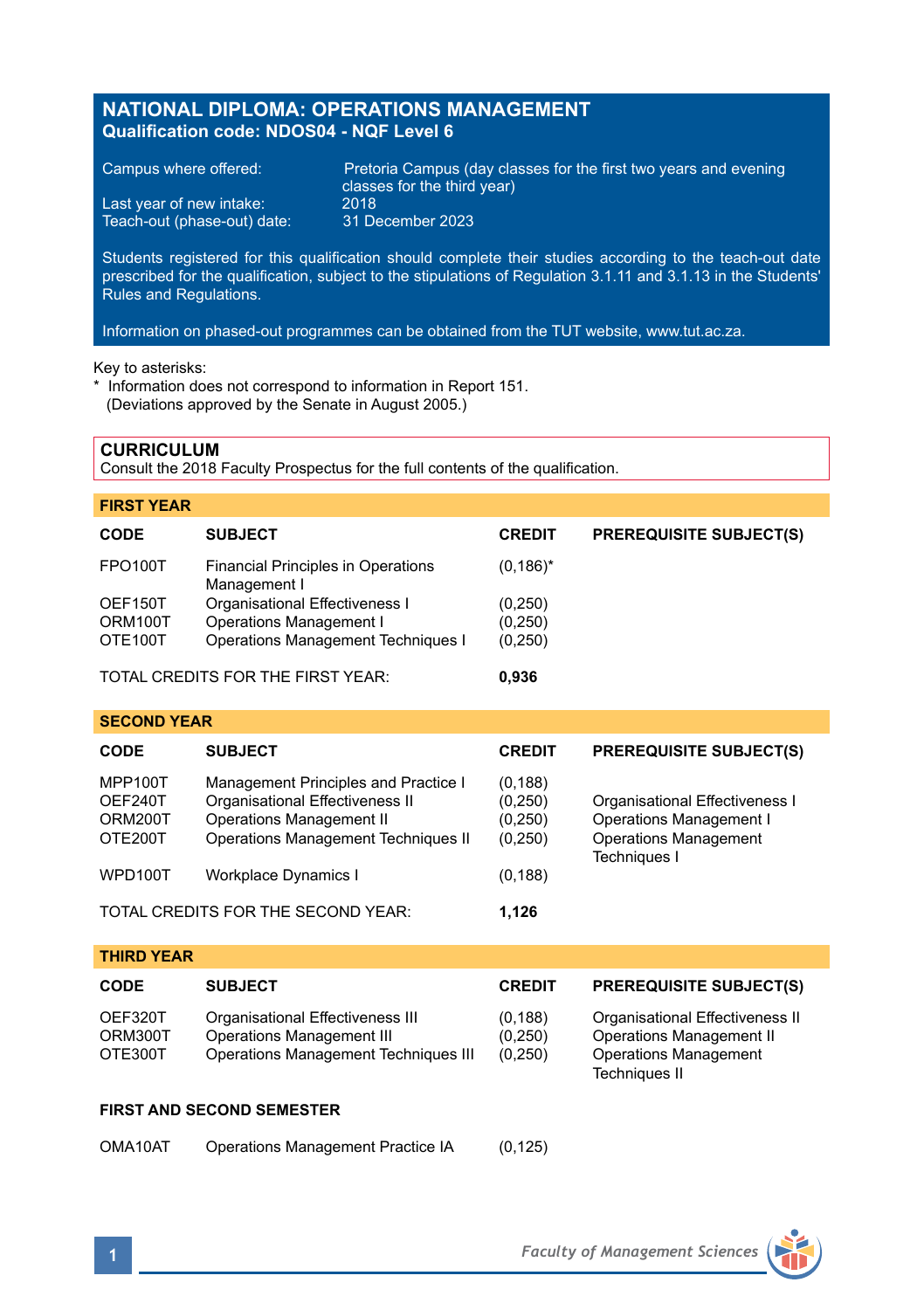| OMA10BT | Operations Management Practice IB    | (0, 125) |
|---------|--------------------------------------|----------|
|         | TOTAL CREDITS FOR THE THIRD YEAR:    | 0.938    |
|         | TOTAL CREDITS FOR THE QUALIFICATION: | 3.000    |

# **SUBJECT INFORMATION (OVERVIEW OF SYLLABUS)**

The syllabus content is subject to change to accommodate industry changes. Please note that a more detailed syllabus is available at the Department or in the study guide that is applicable to a particular subject. At time of publication, the syllabus content was defined as follows:

### **FINANCIAL PRINCIPLES IN OPERATIONS MANAGEMENT I (FPO100T) 1 X 3-HOUR PAPER** *(Subject custodian: Department of Finance and Investment)*

Elements of cost, methods of costing and costing systems, financial aspects of a purchase procedure and stores procedure, basic concepts of cash flow, elements of overhead costs, financial aspects of budgeting, budgetary control, basic concepts of financing projects. Elements of cost, methods of costing and costing systems, financial aspects of a purchase procedure and stores procedure, basic concepts of cash flow, elements of overhead costs, financial aspects of budgeting, budgetary control, basic concepts of financing projects. (Total tuition time: not available)

## **M**

# **MANAGEMENT PRINCIPLES AND PRACTICE I (MPP100T) 1 X 3-HOUR PAPER**

## *(Subject custodian: Department of Management and Entrepreneurship)*

Dynamics of the organisation, motivation, management and leadership styles, management by objectives and communication. Decision making and problem solving, creativity, operational research, industrial relations, and the systems approach to organisations. (Total tuition time: not available)

## **O**

# **OPERATIONS MANAGEMENT I (ORM100T) 1 X 3-HOUR PAPER**

## *(Subject custodian: Department of Operations Management)*

Introduction to production management. Production management in perspective. The nature of operating systems and operations management. Product and service design. Facility planning and layout. Capacity management. Introduction to quality. (Total tuition time: ± 96 hours)

# **OPERATIONS MANAGEMENT II (ORM200T) 1 X 3-HOUR PAPER**

# *(Subject custodian: Department of Operations Management)*

Introduction to production management, task and strategic importance of operational management, operational management systems, application of operational management to services, work study and quality, distribution and maintenance. Material requirements planning. Operations scheduling. Quality techniques. Just-in-time production. (Total tuition time: ± 96 hours)

# **OPERATIONS MANAGEMENT III (ORM300T) 1 X 3-HOUR PAPER**

# *(Subject custodian: Department of Operations Management)*

Project management. Total quality management. Maintenance management. Theory of constraints. (Total tuition time: ± 96 hours)

**OPERATIONS MANAGEMENT PRACTICE IA (OMA10AT) WORK-INTEGRATED LEARNING OPERATIONS MANAGEMENT PRACTICE IB (OMA10BT)** *(Subject custodian: Department of Operations Management)*

Industry-related training as determined by the industry and the University. (No formal tuition)

**F**